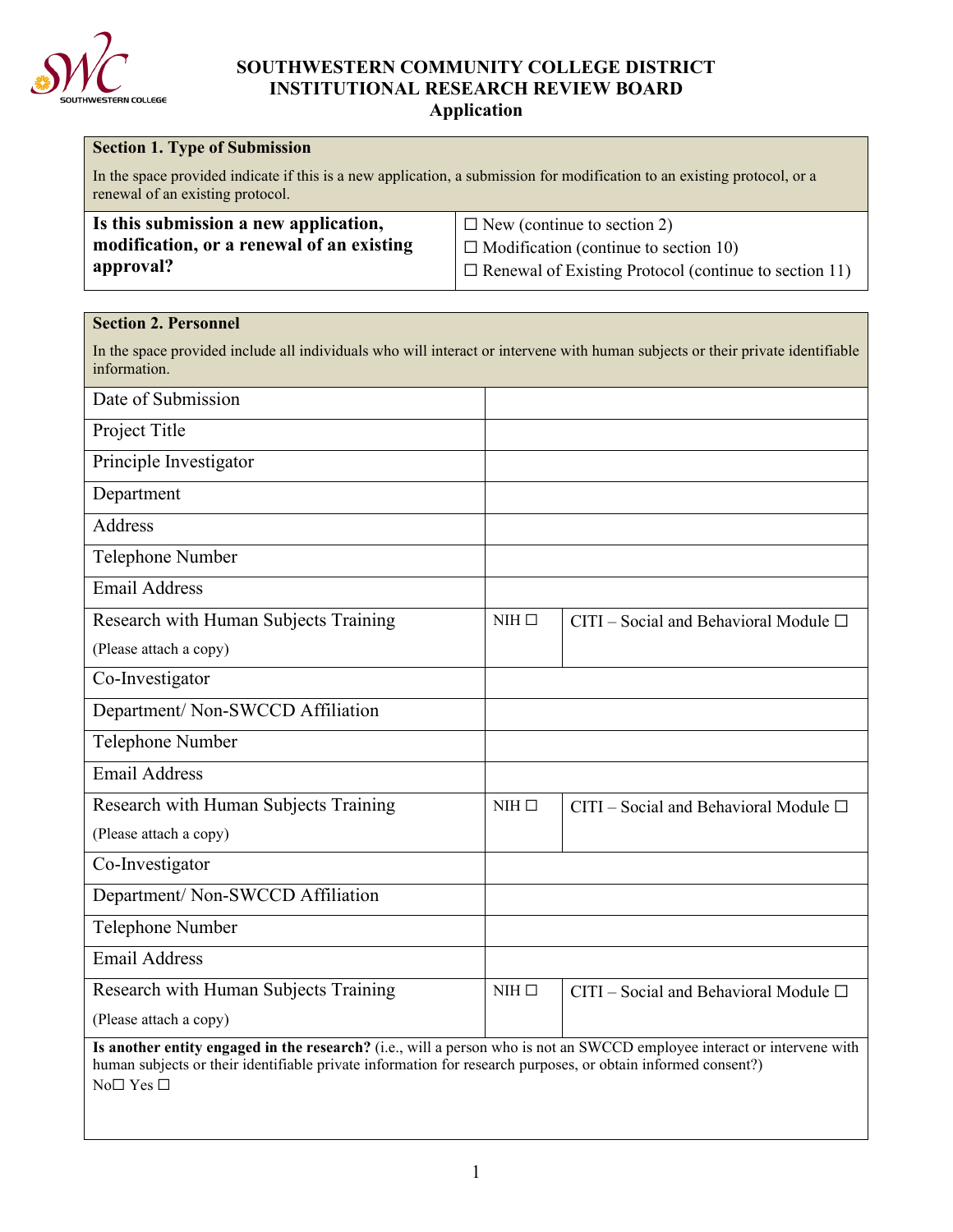| Is another institutional review board or review committee reviewing this research proposal? No $\Box$ Yes $\Box$                                                                                                                                                        |  |  |  |
|-------------------------------------------------------------------------------------------------------------------------------------------------------------------------------------------------------------------------------------------------------------------------|--|--|--|
| If yes, list the institution(s):                                                                                                                                                                                                                                        |  |  |  |
| If yes, has approval been obtained $No \Box Yes \Box$                                                                                                                                                                                                                   |  |  |  |
|                                                                                                                                                                                                                                                                         |  |  |  |
| (Submit all documentation from the external committee for IRRB review, if applicable.)                                                                                                                                                                                  |  |  |  |
|                                                                                                                                                                                                                                                                         |  |  |  |
| Recommendations for Approval (Signatures must be obtained prior to submission to IRRB)                                                                                                                                                                                  |  |  |  |
| <b>For SWCCD Employees</b><br>Principal Investigator's Dean:<br>Principal Investigator's Vice President:<br><b>Non-SCCD Employees/Outside Entity:</b><br>Principal Investigator's Research Committee Chair/Faculty and/or Staff Advisor (from applicant's institution): |  |  |  |
| (Name)<br>(Title & Contact email/phone number)<br><b>SWCCD Sponsor:</b>                                                                                                                                                                                                 |  |  |  |
|                                                                                                                                                                                                                                                                         |  |  |  |

(*Name) (Title& Contact email/phone number)*

## **Section 3. Funding or Anticipated Funding Source**

 $\square$  Not Applicable

☐ Name of External Funding Agency:

□ Name of Internal Grant Program:

**Contract or Grant Title:** 

Contract or Grant Number: <br> **□** N/A Funding is Pending

# **Section 4. Participant Population and Recruitment**

If this research includes more than one participant group, please attach a file that describes each sample specifically.

# **1.Targeted Participant Population(s)**

Age:

 $\Box$  Adults (age 18 years or older)

 $\Box$  Minors (less than 18 years of age)

□ Specific age range:

Gender:

 $\square$  No targeted gender population (i.e., males and females will be recruited)

☐ Male

☐ Female

 $\Box$  Other (please specify):

Race/ Ethnicity:

 $\Box$  No targeted racial/ ethnic population (i.e., a variety of races/ ethnicities will be recruited)

☐ American Indian/ Alaskan Native ☐ Asian ☐ Black or African American

☐ Filipino ☐ Hawaiian/ Pacific Islander ☐ Hispanic ☐ White (Non-Hispanic) ☐Two or More Races

 $\Box$  Other (please specify):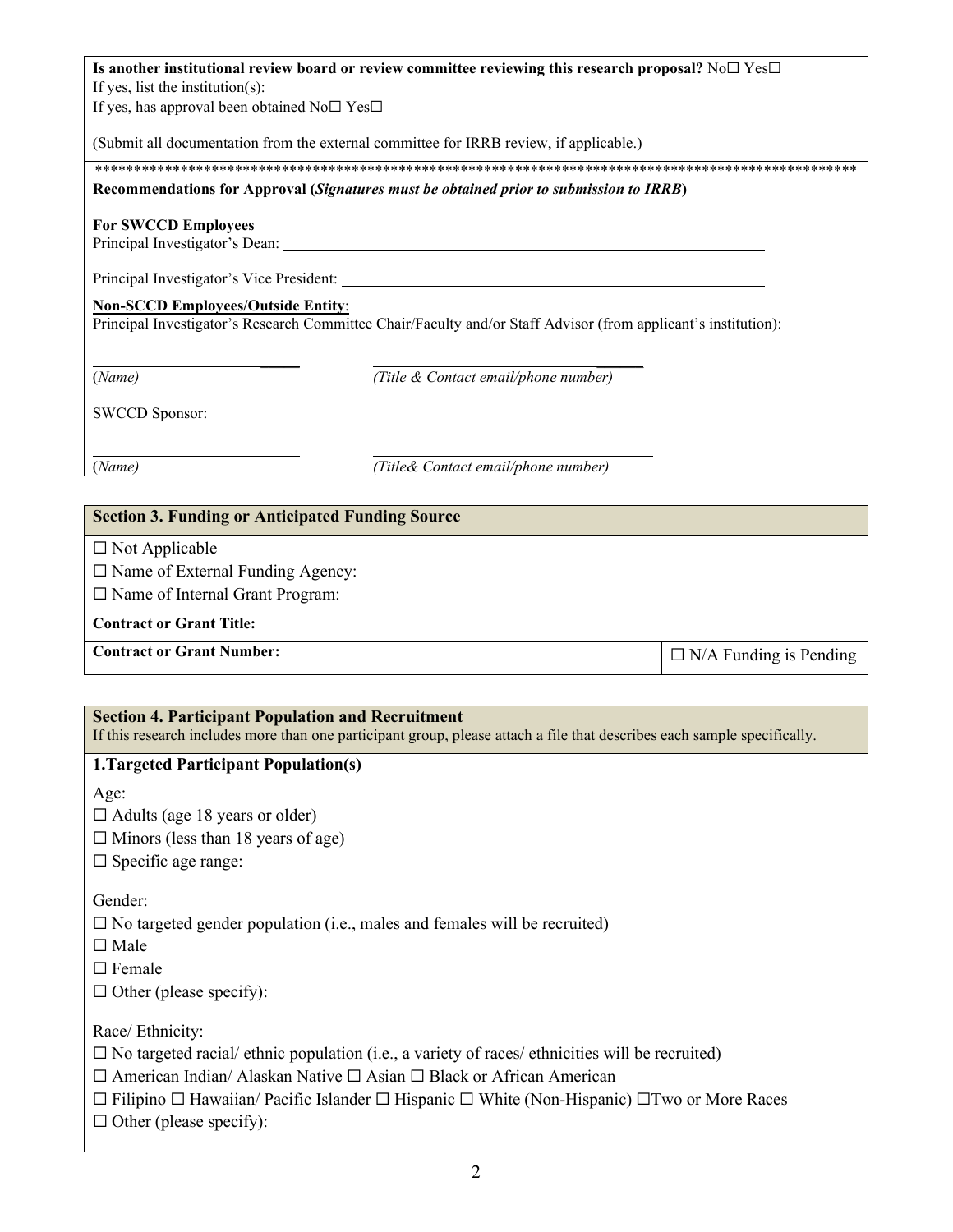Sexual Orientation:

 $\Box$  No targeted sexual orientation population

☐ Heterosexual

 $\square$  Sexual minority (e.g., homosexual, bisexual) please specify:

Other:

□ Illiterate

□ Inpatient Participants

☐ Outpatient Participants

 $\Box$  Institutionalized Participants

☐ Low Income Participants

 $\Box$  Non-English Speaking

☐ Mentally/ Emotionally/ Developmentally Disabled or Impaired Decision Making Capacity

☐ Physically Impaired

□ Pregnant Women

□ Incarcerated

**2. Describe any participant characteristics not included above if applicable:**

# **3. For each participant group please:**

Describe inclusion criteria:

Describe exclusion criteria:

# **4. For each participant group please:**

Provide an estimate of how many participants you will need/ expect:

# **5. Recruitment procedures**

 $\Box$  Email distribution via

□ Personal email account

☐ College email account

- $\Box$  Survey software tool (e.g., SurveyMonkey, Qualtrics, etc.)
	- please specify:
- ☐ U.S. Mail
- □ Handout/ flyer
- ☐ Website ad
- ☐ Newspaper ad
- ☐ Verbal announcement
- $\Box$  Other (please specify):

(Submit all recruitment materials, written materials as well as a sample of verbal announcements (if applicable), for IRRB review and approval.)

### **6. For each participant group please:**

Describe the details of the recruitment process (e.g., how are you obtaining email/ mailing addresses, where are you distributing flyers, etc.).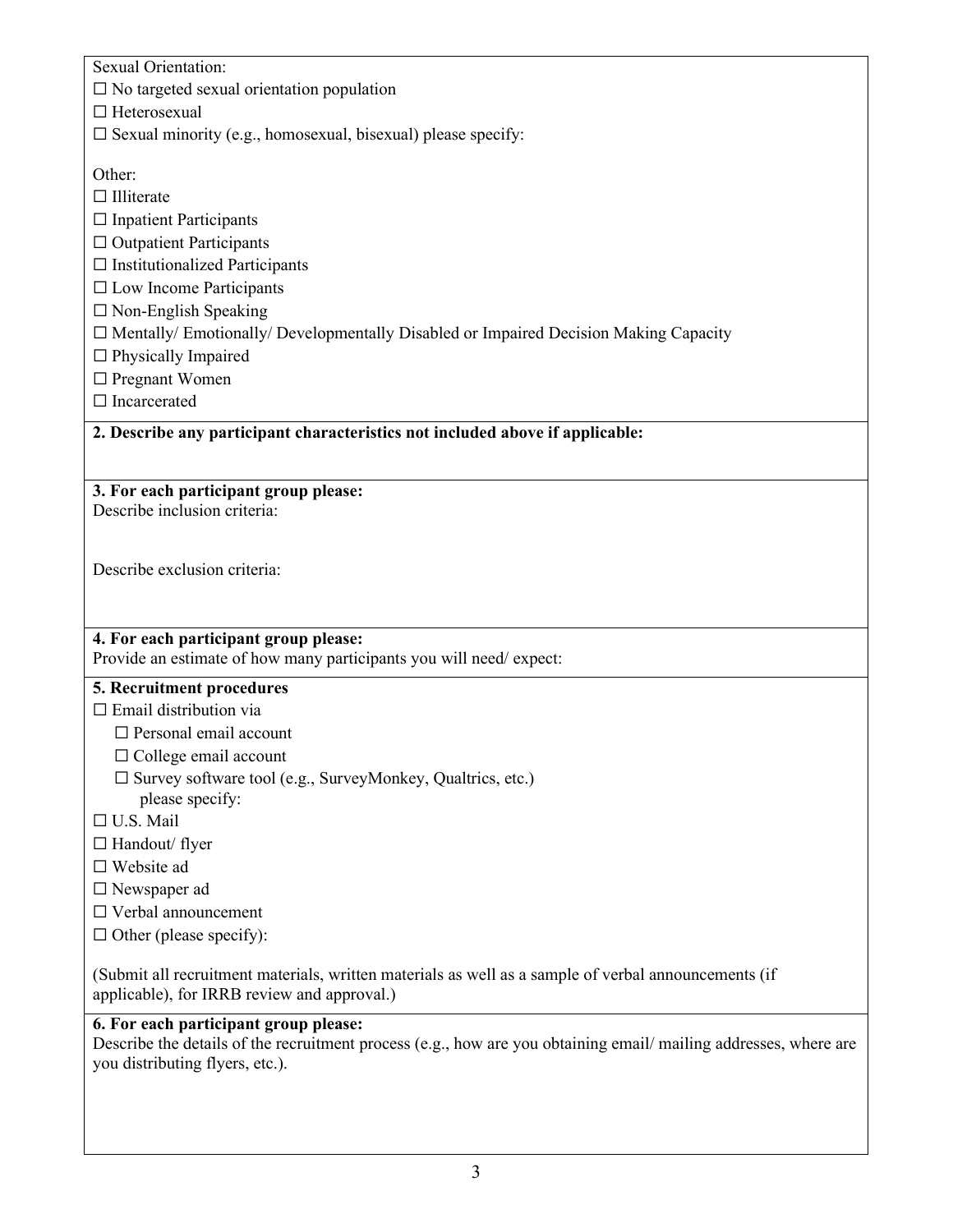| 7. Describe how permission has been or will be obtained from outside institutions or entities to recruit,<br>conduct research, or access records at their site (if applicable).  |
|----------------------------------------------------------------------------------------------------------------------------------------------------------------------------------|
| $\Box$ Not Applicable                                                                                                                                                            |
|                                                                                                                                                                                  |
|                                                                                                                                                                                  |
| 8. Describe any compensation for participation (please include the amount, how, and when it will be given,<br>if applicable.)                                                    |
| $\square$ Not Applicable                                                                                                                                                         |
|                                                                                                                                                                                  |
|                                                                                                                                                                                  |
|                                                                                                                                                                                  |
| <b>Section 5. Informed Consent Procedures</b><br>1. Will participants sign a written consent/ assent/ parental permission document?                                              |
| $\Box$ Yes<br>$\square$ No                                                                                                                                                       |
| If yes,                                                                                                                                                                          |
| By whom will written consent be obtained (e.g., lead researcher, co-researcher, etc.).                                                                                           |
|                                                                                                                                                                                  |
| Describe the method that will be used to obtain voluntary informed consent/assent/parental                                                                                       |
| permission (e.g., consent will be obtained in using a form in person, obtained verbally over the phone, etc.)                                                                    |
|                                                                                                                                                                                  |
|                                                                                                                                                                                  |
| For assent/ parental permission procedures, describe how you will ensure that only minors with parental                                                                          |
| permission forms will be included in the research.                                                                                                                               |
|                                                                                                                                                                                  |
|                                                                                                                                                                                  |
| Describe how you will match or align minor assent forms with parental permission forms.                                                                                          |
|                                                                                                                                                                                  |
|                                                                                                                                                                                  |
| Will participants receive a copy for their records?<br>$\square$ Yes<br>$\square$ No, explain why:                                                                               |
|                                                                                                                                                                                  |
|                                                                                                                                                                                  |
| Submit all informed consent documents for IRRB review and approval<br>If no,                                                                                                     |
| If participants will not sign a written consent/ assent/ parental permission document, will they receive an                                                                      |
| information sheet that provides them with what they need to know before deciding to participate                                                                                  |
| including all required elements of consent? $\Box$ Yes $\Box$ No, explain:                                                                                                       |
|                                                                                                                                                                                  |
|                                                                                                                                                                                  |
| 2. If potential participants or their legally authorized representatives are non-English speaking, please                                                                        |
| explain how the investigator will identify these participants and ensure their ability to understand<br>information about the study to provide consent. $\square$ Not Applicable |
|                                                                                                                                                                                  |
|                                                                                                                                                                                  |
|                                                                                                                                                                                  |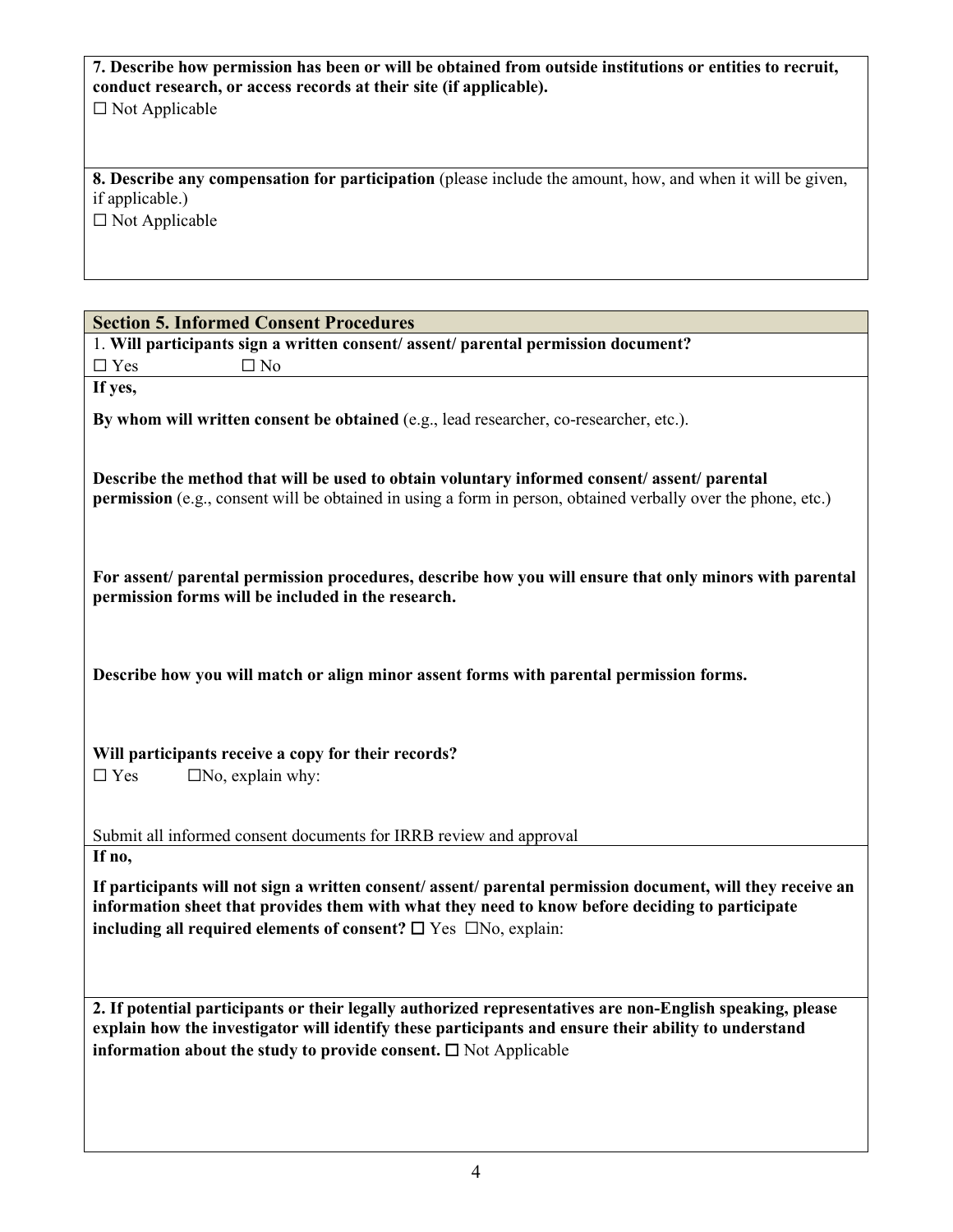### **Section 6. Study Description**

**1. Provide a brief description of the purpose of the proposed research, including research questions or hypotheses, and any relevant background information.** Use language a person unfamiliar with your area of research would understand.

#### **2. Type of research, select all that apply:**

☐ Faculty/independent research

□ Student research

 $\Box$  Class project – specify course:

□ Honor's thesis or project/ Master's thesis/ Doctoral Dissertation

 $\Box$  Other, please specify:

**3. What do you plan to do with your results?** select all that apply.

 $\Box$  Publish

□ Present at conference

□ Archive

 $\Box$  Other, please specify:

 $\square$  Not applicable

**4. Provide an estimated data collection period:** 

### **Section 7. Study Procedures**

### **1. Select all research methods that apply:**

 $\Box$  Paper surveys/ questionnaires

 $\Box$  Online surveys/ questionnaires

- $\Box$  Telephone surveys/ questionnaires
- $\Box$  Standardized written/ oral/ visual tests

□ Interviews

- $\Box$  Focus groups
- $\Box$  Field work: (e.g., public, classroom, or worksite observations) specify:

 $\Box$  Voice, video, digital, or image recording made for research purposes

 $\Box$  Moderate exercise and muscular strength

 $\Box$  Materials (i.e., archived data, documents, records, or biological specimens) that have been collected or will be collected for non-research purposes.

☐ Materials (i.e., archived data, documents, records, or biological specimens) that are publicly available and the information is recorded so that participants cannot be identified.

 $\Box$  Materials (i.e., archived data, documents, records, or biological specimens) that have been collected for another research project.

 $\Box$  Other, please specify:

**2. List and briefly describe the testing instruments, surveys, interview items, and/ or additional research materials which will be used in the research if applicable** (instruments included in this item must be labeled and submitted for review):

 $\square$  Not applicable

(Submit all materials listed above for IRRB review and approval, if applicable. The titles or labels you use in this item must match your submitted materials.)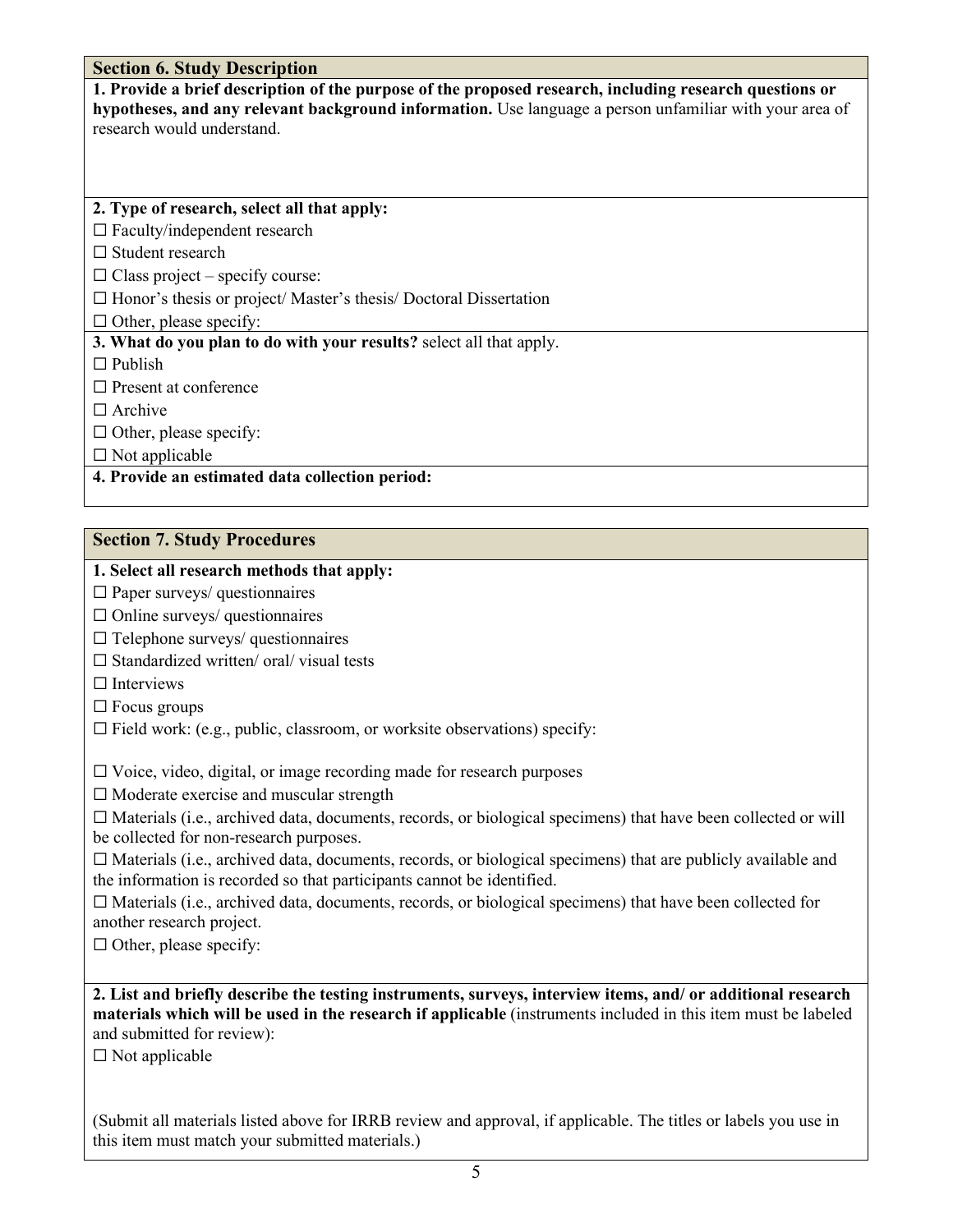**3. Provide a detailed description of the steps you will take to test your hypotheses** (provided 5.1) **from participant recruitment to data collection to analyses performed on the data.** (I.e., provide a research protocol).

**4. Location of Research, select all that apply**

☐ SWCCD Chula Vista campus

□ SWCCD Crown Cove Aquatic Center

☐ SWCCD Higher Education Center at National City

☐ SWCCD Higher Education Center at San Ysidro

☐ SWCCD Higher Education Center at Otay Mesa

 $\Box$  Off campus location(s), please specify:

**5. Describe your debriefing procedures** (e.g., how and when will participants be debriefed about the research):

**Section 8. Data Privacy and Security**

**1. How are participant data, records, or specimens identified when they are made available or collected?**

 $\Box$  No identifiers (e.g., neither the researcher nor the source providing the data can identify a participant based on the information provided with the data)

☐ Direct identifiers (e.g., participant name, SSN, date of birth, email, address, or student ID number)

**Who will receive access to the identifiable information?** 

(These individuals will have to sign a non-disclosure agreement)

 $\Box$  Indirect identifiers (e.g., an assigned code or pseudonym used to track participants) **Who will receive access to the identifiable information?** 

(These individuals will have to sign a non-disclosure agreement)

**2. How will the data, records or specimens be labeled when published or shared** (sharing includes releasing, transmitting, or providing access to any individual or entity outside the research team)**?**  $\Box$  Not applicable (do not intend to publish/share).

 $\Box$  Anonymized or de-identified (i.e., the participant's identifying information will be destroyed/ removed before it is shared).

 $\Box$  Coded and linked (Data is coded. The data may be linked back to participants with the code, but the code will not be shared).

 $\Box$  Identifiable data (Data such as name, date of birth, email, and address is not removed). Only an aggregate form of this data is to be shared.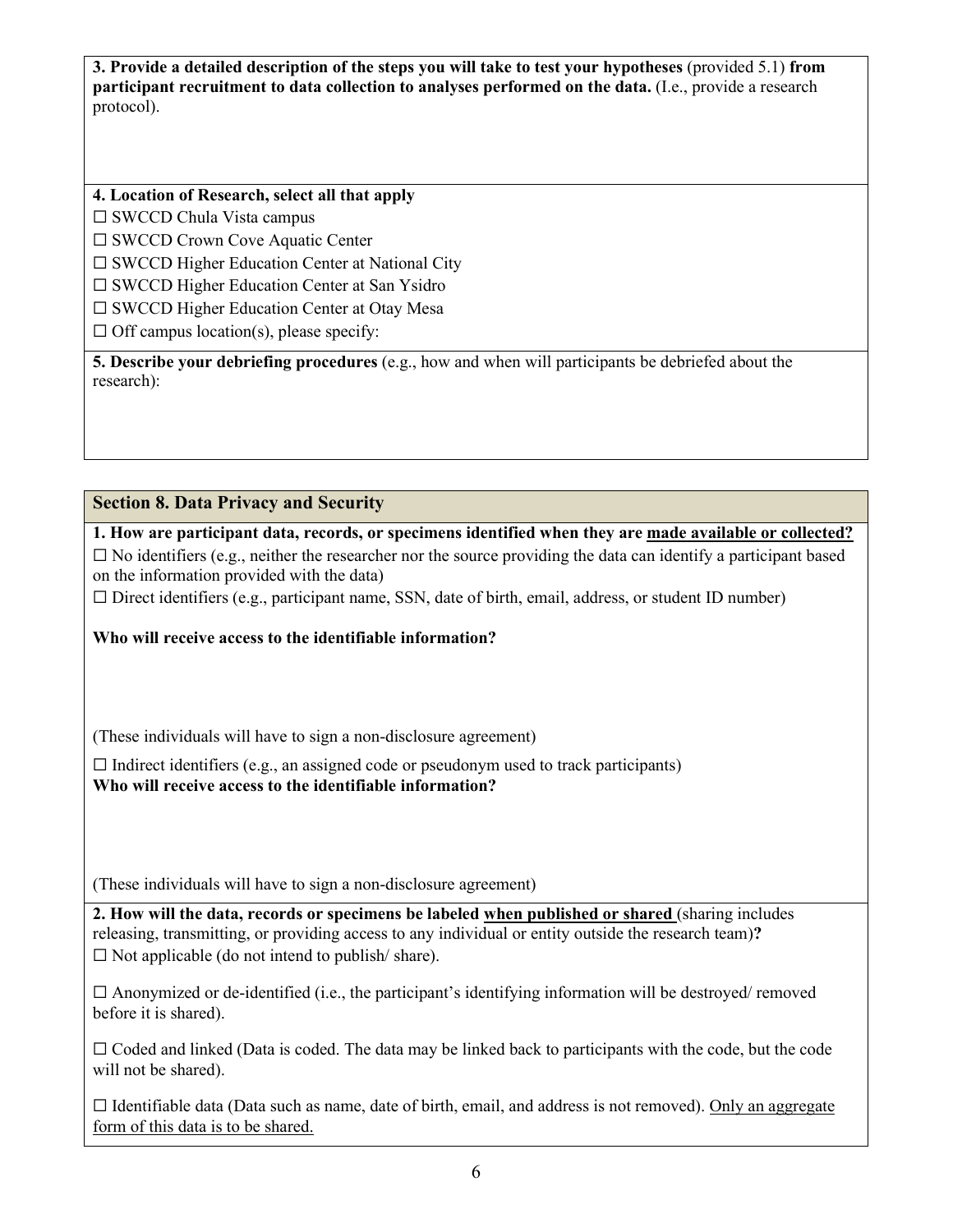## **3. Safeguarding and Storage of Data (check all that apply)**

- $\Box$  Consent/ assent/ parental permission forms will be stored separately from data.
- $\Box$  Data will be kept on a password protected computer in the following location.
- (Please supply building and room number):
- □ Codes for data will be stored separately from data.
- $\Box$  Data will be shared using password protected thumb drives.

 $\Box$  Data will be transmitted using encryption.

**Provide additional information for any technology or medium used to store and/ or transmit data not addressed above:** 

## **Section 9. Risks and Benefits**

1. **Do the data or records to be collected relate to any illegal activities** (e.g., immigration status, drug use, etc.)**?**

☐ Yes ☐ No

**If yes, explain:**

**2. Will participants be asked to provide information or records that may be harmful to their reputation, employability, or insurability?**

☐ Yes ☐ No

**If yes, explain:** 

**3. Will information or records be requested that participants might consider personal or sensitive?** ☐ Yes ☐ No

**If yes, explain:** 

**4. Will the participants be presented with materials that might be considered offensive?**

☐ Yes ☐ No

**If yes, explain:** 

**5. Will participants encounter stress or psychological, social, or physical risks that are greater than those ordinarily encountered in daily life or the performance of routine physical or psychological examinations?**

☐ Yes ☐ No

**If yes, explain:** 

**6. Describe specific measures taken to minimize or protect participants from anticipated risks:**

**7. Describe any expected benefits for research participants or society.**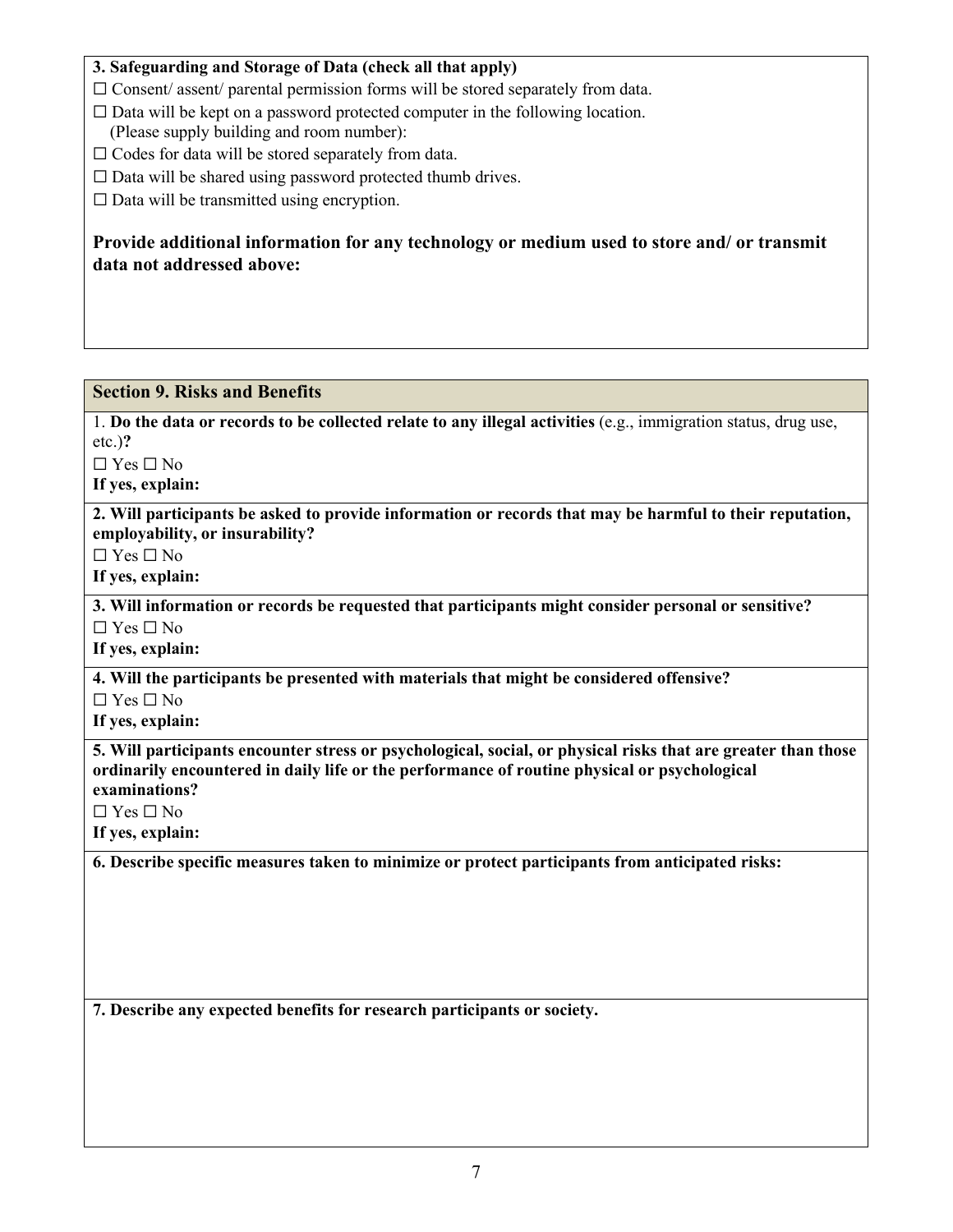| Section 10. Modification Request: (Skip unless applying for modification)<br>Please provide the information requested below:                                                                                                                                                                                                                                           |  |  |
|------------------------------------------------------------------------------------------------------------------------------------------------------------------------------------------------------------------------------------------------------------------------------------------------------------------------------------------------------------------------|--|--|
| Date of Submission of original application                                                                                                                                                                                                                                                                                                                             |  |  |
| Date of Modification submission                                                                                                                                                                                                                                                                                                                                        |  |  |
| Project Title                                                                                                                                                                                                                                                                                                                                                          |  |  |
| Principle Investigator                                                                                                                                                                                                                                                                                                                                                 |  |  |
| Department                                                                                                                                                                                                                                                                                                                                                             |  |  |
| Address                                                                                                                                                                                                                                                                                                                                                                |  |  |
| Telephone Number                                                                                                                                                                                                                                                                                                                                                       |  |  |
| <b>Email Address</b>                                                                                                                                                                                                                                                                                                                                                   |  |  |
| 1. What is the status your research protocol?<br>$\Box$ Active (still enrolling subjects)<br>$\Box$ Closed to subject enrollment, but subjects still actively involved with procedures<br>$\Box$ All research interventions completed, but research open for follow-up of subjects<br>$\Box$ All research interventions completed, but research open for data analysis |  |  |
| 2. Is this modification being submitted in response to potentially life-threatening problem?<br>$\Box$ No<br>$\Box$ Yes, explain:                                                                                                                                                                                                                                      |  |  |
| 3. How many subjects have participated in this study to date?                                                                                                                                                                                                                                                                                                          |  |  |
| 4. How many subjects do you anticipate participating in this study?                                                                                                                                                                                                                                                                                                    |  |  |
| List and describe each proposed change and the rationale for the changes:                                                                                                                                                                                                                                                                                              |  |  |
| Attach a copy of the materials that have changed, with the changes highlighted.                                                                                                                                                                                                                                                                                        |  |  |
|                                                                                                                                                                                                                                                                                                                                                                        |  |  |
| Section 11. Renewal Request/ Progress Report: (Skip unless applying for Renewal)<br>Please provide the information requested below:                                                                                                                                                                                                                                    |  |  |
| Date of Submission of original application                                                                                                                                                                                                                                                                                                                             |  |  |
|                                                                                                                                                                                                                                                                                                                                                                        |  |  |

Project Title

Department

Address

Principle Investigator

Telephone Number

Email Address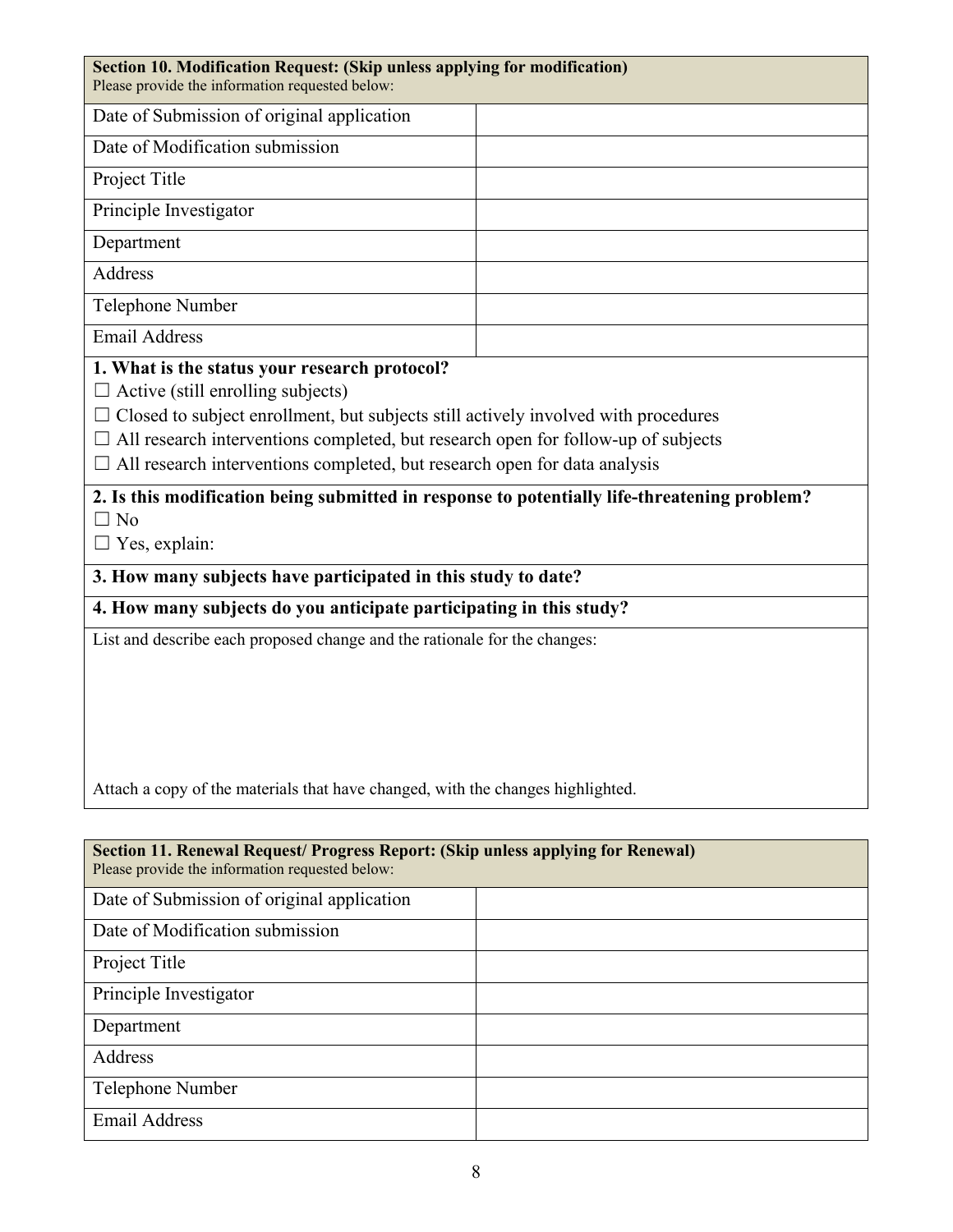| 1. What is the status your research protocol?                                                   |
|-------------------------------------------------------------------------------------------------|
| $\Box$ Active (still enrolling subjects)                                                        |
| $\Box$ Closed to subject enrollment, but subjects still actively involved with procedures       |
| $\Box$ All research interventions completed, but research open for follow-up of subjects        |
| $\Box$ All research interventions completed, but research open for data analysis                |
| 2. Have there been any subject complaints filed against the study?                              |
| $\Box$ No                                                                                       |
| $\Box$ Yes, explain:                                                                            |
|                                                                                                 |
|                                                                                                 |
| 3. Have there been any unanticipated problems with the study?<br>$\Box$ No                      |
| $\Box$ Yes, explain:                                                                            |
|                                                                                                 |
|                                                                                                 |
| 4. Have any subjects withdrawn from the study or been withdrawn by the investigator?            |
| $\Box$ No                                                                                       |
| $\Box$ Yes, explain:                                                                            |
|                                                                                                 |
|                                                                                                 |
| 5. Have there been any modifications to the IRRB approved research application or informed      |
| consent documents that were implemented without prior IRRB approval?                            |
| $\Box$ No                                                                                       |
| $\Box$ Yes                                                                                      |
| Please submit a modification request to the IRRB's consideration during review of this renewal. |
| 6. Have there been any breaches of subject confidentiality?                                     |
| $\Box$ No                                                                                       |
| $\Box$ Yes, explain:                                                                            |
|                                                                                                 |
| 7. How many subjects have participated in this study to date?                                   |
|                                                                                                 |
| 8. How many subjects do you anticipate participating in this study?                             |
| Please provide a narrative summary of the study progress to date.                               |
|                                                                                                 |
|                                                                                                 |
|                                                                                                 |
|                                                                                                 |
|                                                                                                 |
|                                                                                                 |
|                                                                                                 |
|                                                                                                 |
|                                                                                                 |

Attach a copy of the materials that have changed, with the changes highlighted.